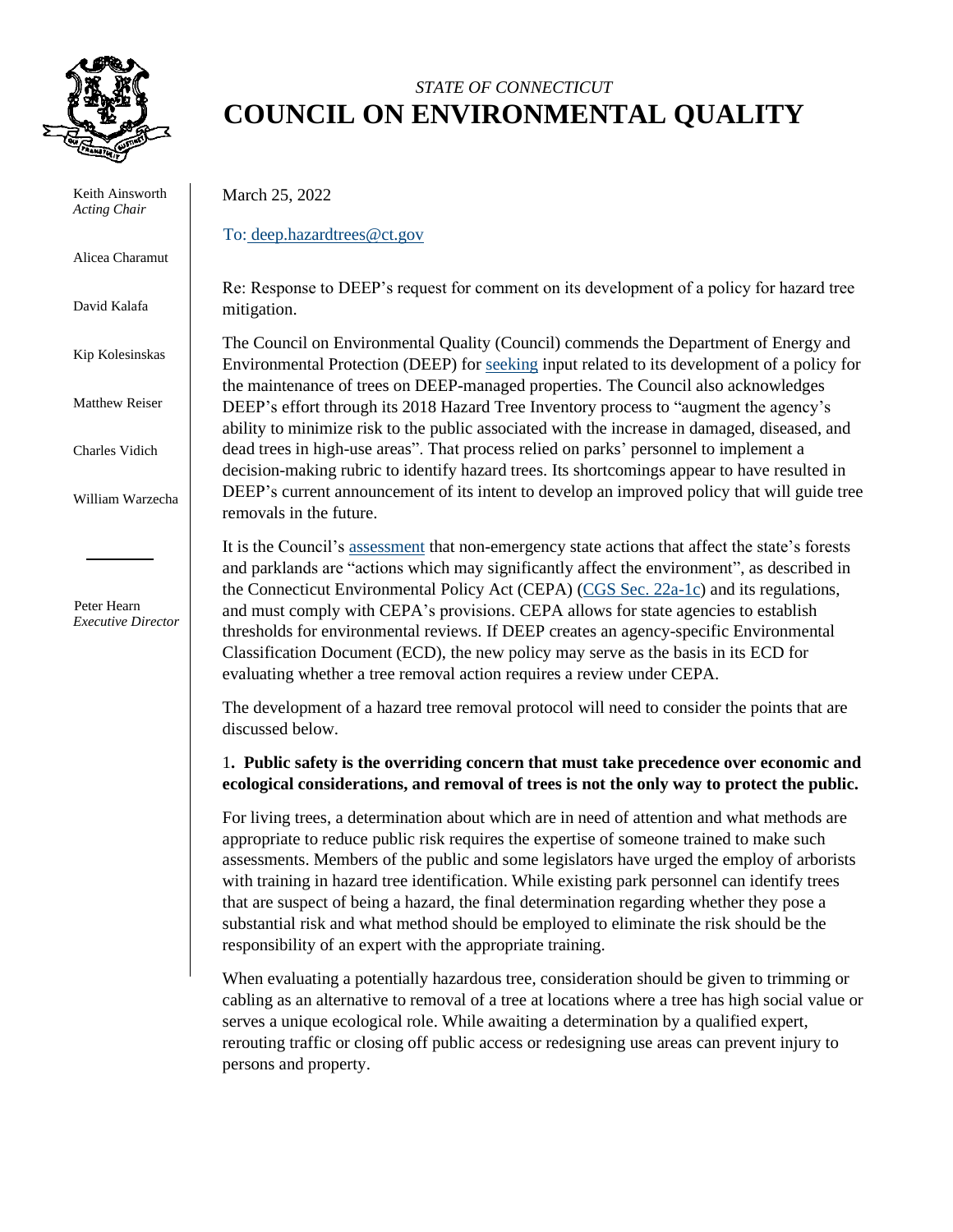#### **2. The nature and intensity of public use should be determinative of tree management, not the category of state land ownership in which it is held.**

Currently, tree management protocols are different for parks and for forests. This distinction is based, partially on the presumption that parks and campgrounds receive high visitation while forests do not. The reality is that there are forest sections that receive significant traffic due to their proximity to high population areas or to their unique attributes that attract visitors. Evidence of this was seen at Massacoe State Forest where area residents [opposed](https://friendsofmassacoe.org/) the cutting of a section that was a popular hiking and visitation area. Forest sections like that require the same guidelines as are applied to parks and campgrounds. Intensity of use must be considered in determining how to manage the state's wooded lands, rather than whether they are categorized as forest or park, or have dense or sparse tree cover.

## **3. Hazard trees that must be removed in an emergency action need to be differentiated from removals that are part of routine maintenance.**

Multiple state statutes exempt emergency actions from some of the permitting and regulatory requirements that might apply to the same actions in non-emergency circumstances. "Emergencies" can be recognized by their imminence and urgency. As referenced previously, the Council has issued a [paper](https://portal.ct.gov/-/media/CEQ/Publications/2022/CEPA---Forestry--white-paper-2242022.pdf) explaining why the state's tree removal actions must be subject to the planning process that is laid out in the CEPA law. However, CEPA exempts "emergency measures undertaken in response to an immediate threat to public health or safety". Consequently, emergency tree removals need to be narrowly defined to distinguish them from the routine maintenance that the public expects to protect its safety and to preserve the scenic and ecological values of the state's wooded lands. This distinction is important because the tree removal action that led to the [protests](https://ctsenaterepublicans.com/2022/01/group-protests-mass-cutting-of-trees-at-housatonic-meadows-state-park-rep-am/) at Housatonic Meadows State Park was justified by DEEP as an "emergency action", despite it being years in planning and execution and involving 18,000 trees statewide.

The removal of stands of infested, diseased or fire-damaged trees may, or may not, be an "emergency". Two factors can be used to define whether the removal is a consequence of a CEPA-exempt emergency: a) does the area require cordoning off of public access until the work is done, and b) the duration of the operation. These definitional distinctions will be useful in designing a coherent tree removal policy, as described below. a) Restriction of public access:

The clearest and most utilitarian distinction between an emergency removal of a "hazard" and a maintenance activity is whether the area near the tree(s) required restricting public access to reduce risk until the tree(s) could be trimmed or removed. In cases where large stands have been destroyed as a consequence of a natural disaster, risks to persons and property have been reduced by closures or partial closures, as [happened](https://www.ctwoodlands.org/public-policy/some-state-parks-closed-storms) in 2018 after storm damage to state parks, while hazard trees were being removed. In cases where sequestration is not required, the designation of an "emergency" is questionable.

#### b) Duration:

The duration of the operation is an additional differentiator between emergency and non-emergency operations. Tree removals that transpire over multiple months or years are most correctly described as "maintenance", since there will always be diseased and damaged trees in need of assessment and, possibly, removal.

Tree removals that involve inspections and trimming or felling over multiple months or years and do not also deny or restrict public access to the subject area prior to the removal are maintenance. They are not emergencies, regardless of their scale.

## **4. Guidelines already exist in CEPA and in other state planning documents, laws and regulations for what should be taken into account in developing a protocol for removing hazard trees.**

For its forestry actions, DEEP requires that there be plans that consider a number of environmental factors. The state's non-emergency maintenance of trees at the state's parks, campgrounds and forests with high visitation could be governed by those same considerations. Forestry plans must include provisions to prevent erosion, to identify and protect endangered species, to remove invasive species and prevent their reemergence, and to protect wetlands, watercourses and riparian corridors. Those factors are not sufficient to address all the